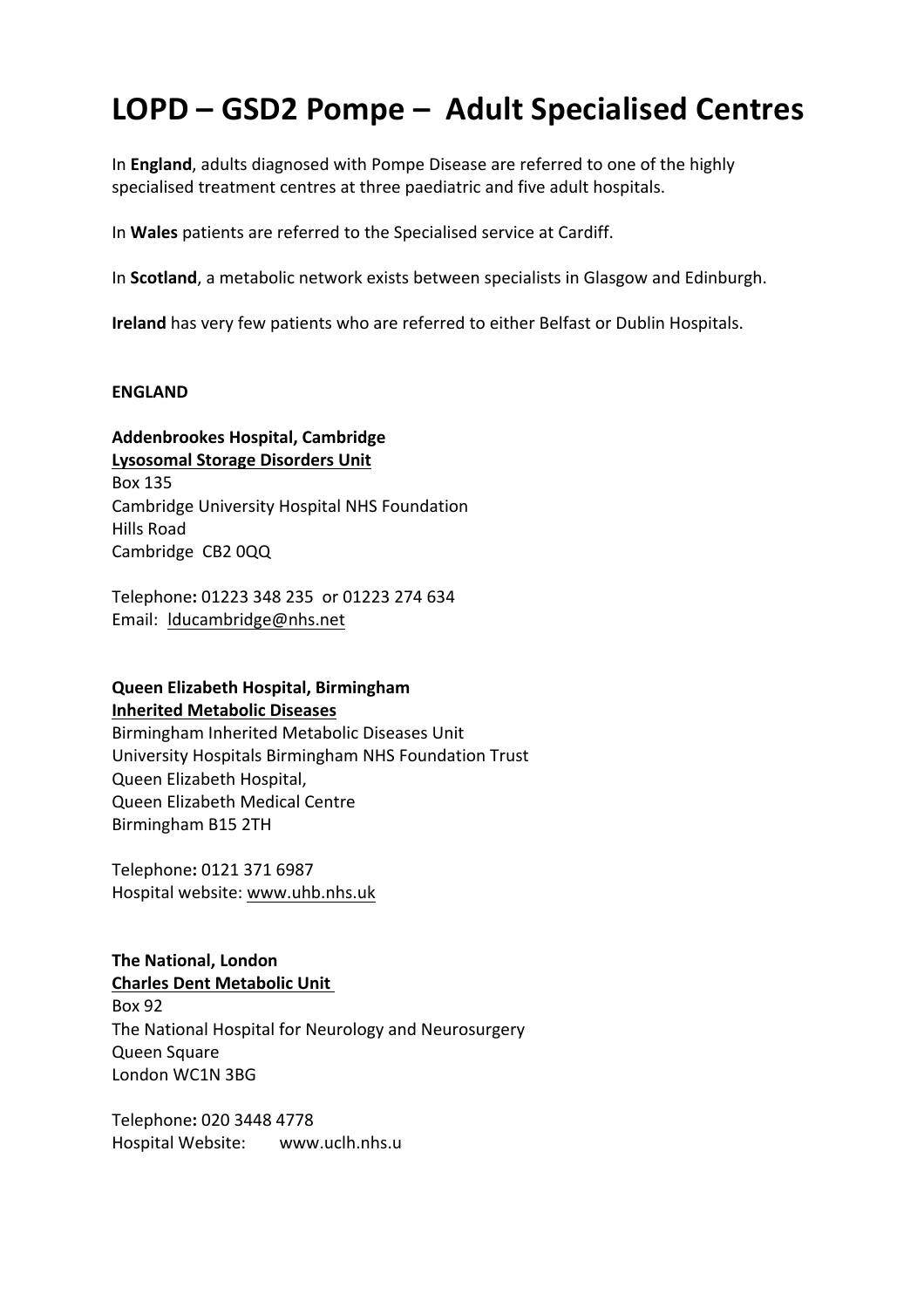#### **Royal Free London Lysosomal storage disorders**

Lysosomal Storage Disorders Unit The Royal Free NHS Trust Pond Street London NW3 2QG

Patient telephone enquiries: 020 7472 6409 email enquiries: rf.lsdu@nhs.net GP telephone enquiries: 020 7830 2814

Hospital Website: www.royalfree.nhs.uk

## **Salford Royal Hospital NHS Foundation Trust The Mark Holland Metabolic Unit**

NW2, 2nd Floor Ladywell Building Salford Royal NHS Foundation Trust Stott Lane Salford M6 8HD

Main Switchboard Telephone: 0161 789 7373 Clinical Enquiry Line: 0161 206 1899 Appointments Only: 0161 206 4365 Department Email: srh-tr.mhmu@nhs.net

Hospital website: www.srft.nhs.uk

**WALES**

**University H**